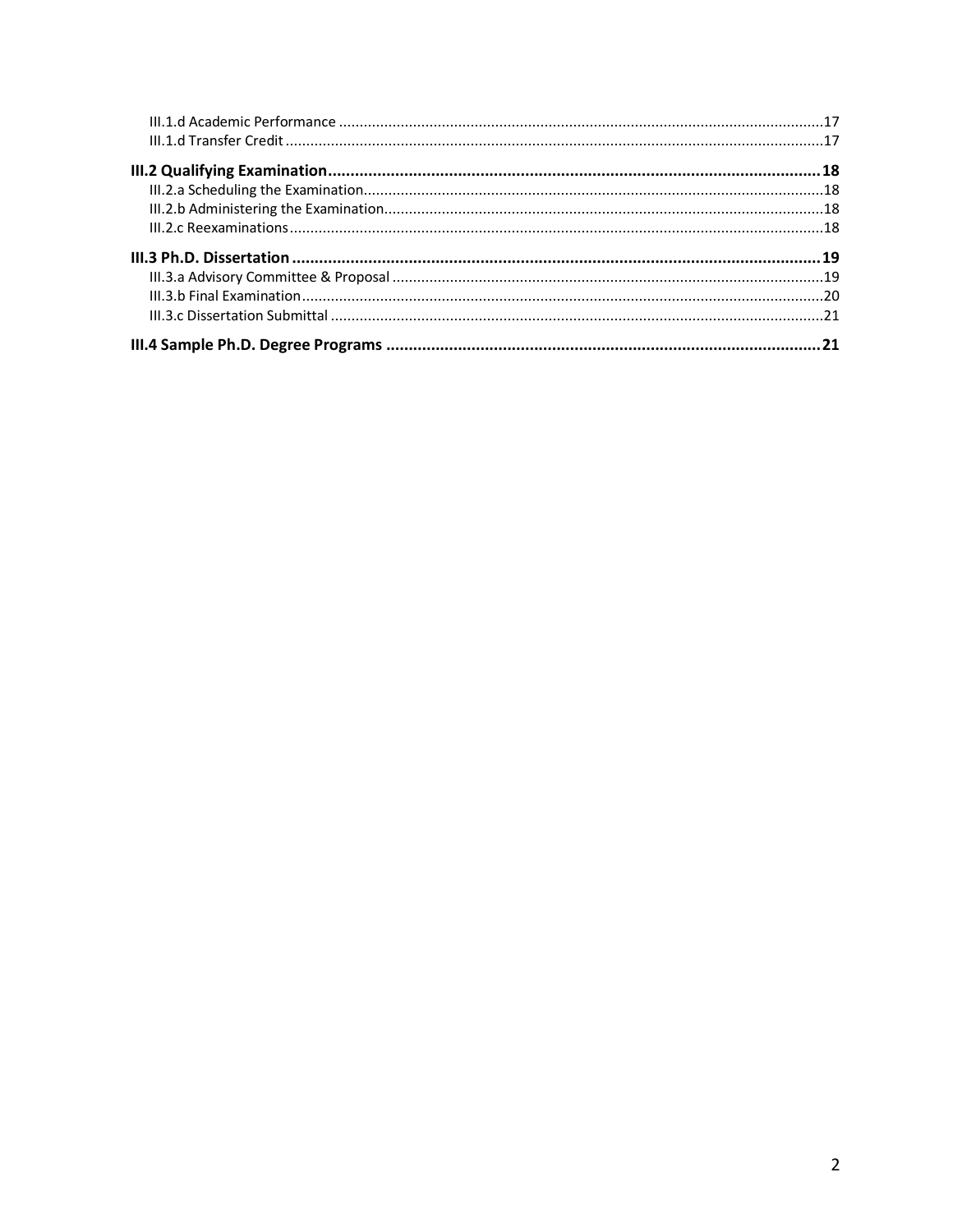## I. General Information

## I.1 Foreword

This document presents a summary of academic requirements for graduate degrees administered by the Daniel Guggenheim School of Aerospace Engineering. It is intended to be used by the AE graduate student in planning a program of study and in completing the necessary administrative procedures dictated by the degree requirements. Many of the requirements stated herein are in addition to degree requirements described in the Georgia Tech General Catalog, but they are not intended to contradict Institute policies and regulations. The statements set forth in this handbook are for informational purposes only and should not be construed as the basis of a contract between a student and the Institute.

## I.2 The Current Graduate Faculty and Staff

Dr. **Mark Costello** is the William R. T. Oakes chair of the School of Aerospace Engineering and oversees all aspects of our undergraduate and graduate program. He is interested in your comments and suggestions for improving the program, and may be reached by appointment at 404-894-3002 or mark.costello@ae.gatech.edu

Prof. **Stephen Ruffin** is the associate chair for Graduate Programs. He may be reached at 404- 894-8200 or stephen.ruffin@ae.gatech.edu. Prof. Ruffin serves as the graduate coordinator in AE and can answer questions you may have about graduate fellowships and admission into our graduate program, approved programs of study, advisor assignments, and general graduate program questions.

Dr. **Oksana Gomas** is the academic coordinator in the AE Academic Office and handles all the paperwork concerning your studies. She can answer most of your questions about our program. She may be reached at 404-894-3022 or oksana.gomas@ae.gatech.edu.

M.S.. **Tasha Koon** is an academic assistant II in the AE Academic Office. She handles all the paperwork concerning graduate admission. She may be reached at 404-894-6046 or tasha.koon@ae.gatech.edu.

Questions about course offerings, schedules and degree petitions can be emailed to: advising@ae.gatech.edu

## I.3 Academic Procedures

I.3.a Academic Advisement

Every entering aerospace engineering graduate student is assigned to a faculty member, who will be available for academic advisement throughout the student's tenure at Georgia Tech. These assignments are made on the basis of matching the faculty member's technical specialty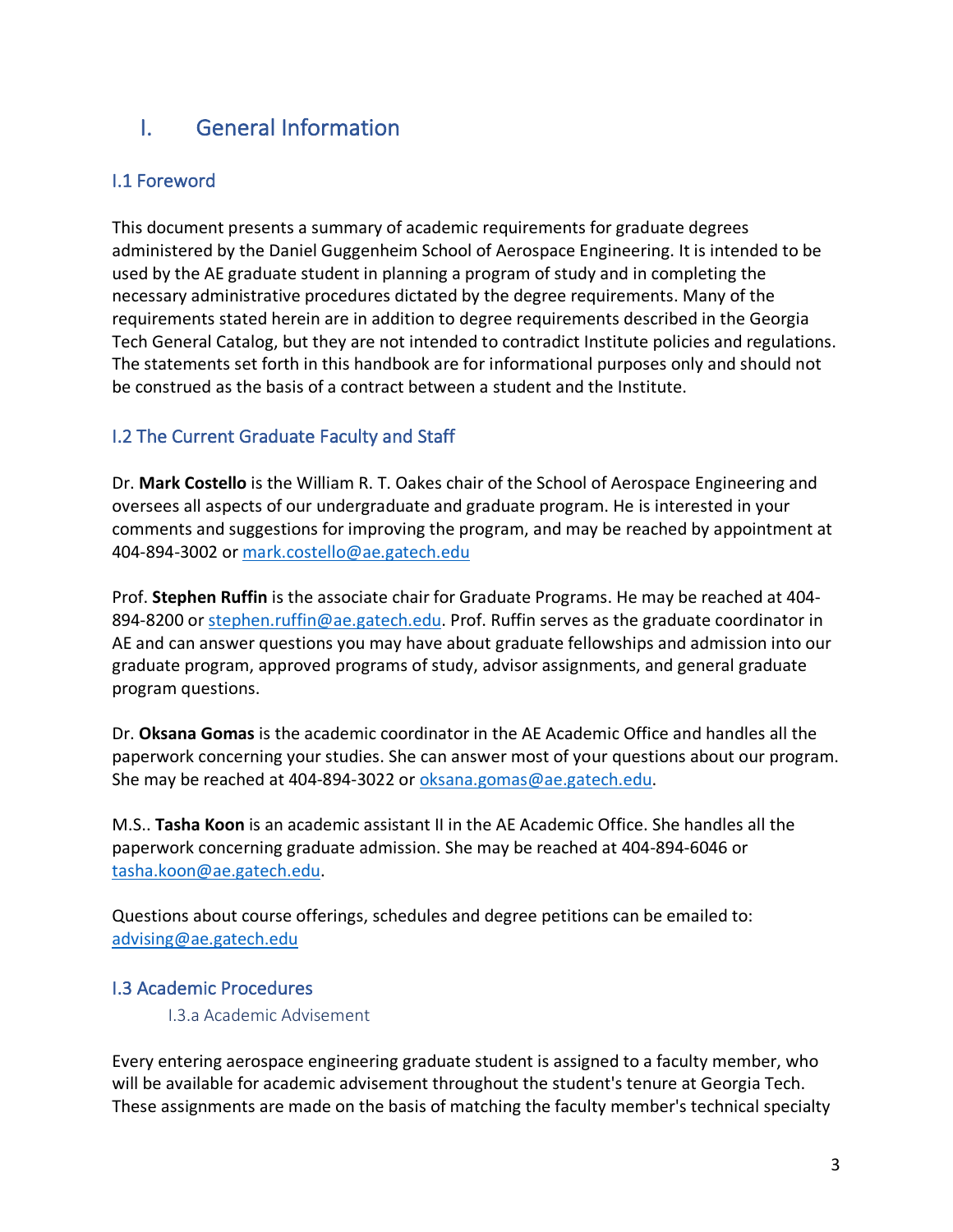with the study program interests of the student. The student is expected to consult with the assigned academic advisor on such matters as:

- Designing a program of study.
- Semesterly registration.
- Interpretation of academic regulations.
- Transfer credit procedures.
- General academic problems (grades, withdrawal, etc.).
- Any matter which influences academic performance.
- Graduation procedures.
- Career planning.

In virtually all cases, the academic advisor will also serve as the student's research advisor.

## I.3.b Registration

During the advisement period for Phase I Registration (typically the 7th week of each semester), the student will consult with the academic advisor before registering. Since all faculty are also required to advise a significant number of undergraduate students during this period, it is strongly recommended that each graduate student make an appointment with his/her advisor.

Students may also register for classes during the first week of the semester (Phase II). However, since lightly populated classes may be cancelled prior to Phase II, students are strongly encouraged to register during Phase I.

After consultation with the advisor, it is the student's responsibility to complete all registration procedures and pay tuition and fees. The registration procedures are completely described online in the On-line Student Computer Assisted Registration (**OSCAR**). OSCAR also includes a listing of all Georgia Tech courses that have been scheduled for the term. More complete course information can be found in **Georgia Tech's On-line Catalog**.

## I.3.c Graduation

All masters and doctoral students must indicate their intent to graduate from Georgia Tech early in the term *prior* to their graduation. The graduation application instructions and specific deadlines on the **AE website**.

## I.4 Academic Workload

## I.4.a General Requirements

Although students signed up for 12 credit-hours are considered "full time" by the Institute, students in AE should sign up for 21 credit-hours. As many of these hours as possible, but no less than 12, must be on a letter-grade or pass/fail basis. Students should register for a sufficient number of AE 7000 credit-hours (M.S. students) or AE 9000 credit-hours (Ph.D.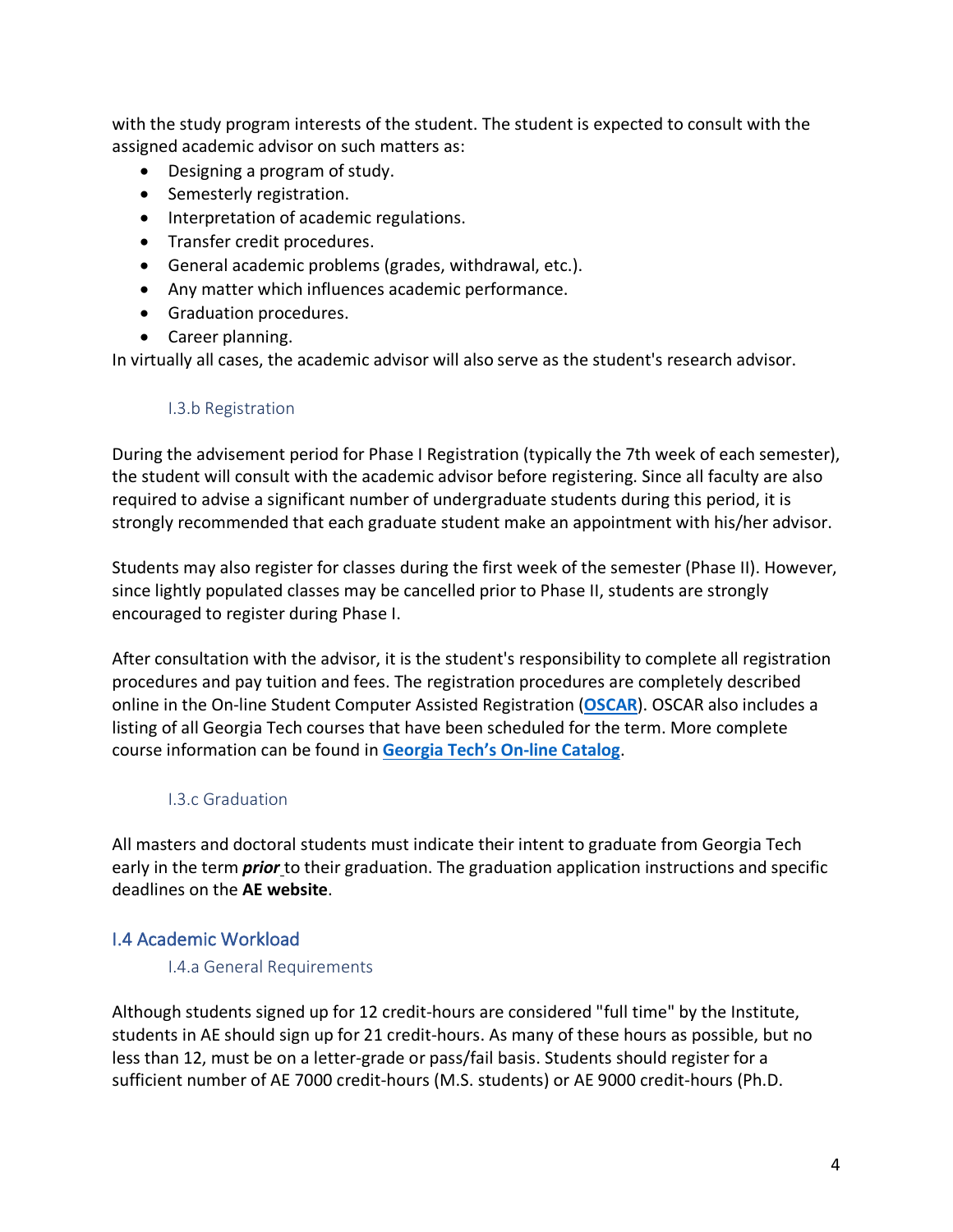students) to bring their academic load to the required 21 credit-hours. Part-time students, on campus or enrolled in distance learning, may sign up for as little as three (3) credit-hours.

Students assigned to the Institute by the armed forces for the purpose of pursuing a degree, and those with assistantships, fellowships, traineeships, tuition waivers or individual grants, are required to be enrolled full-time (i.e. should be enrolled for 21 credit-hours), even during their graduating term.

Students on F-1 or J-1 visas must be enrolled for 21 credit-hours (letter-grade or pass/fail), except, under certain circumstances, during their first and last semesters. During summer semesters, students on F-1 or J-1 visas may reduce the number of credit-hours or skip summer semester (without leaving the country). For detailed advice, or when in doubt, please contact the Georgia Tech **Office of International Education**.

## I.4.b Employed Non-assistantship Students

The maximum allowable semester load for students employed by the Institute (other than graduate assistants) is reduced as a function of the number of hours employed per week as follows:

| <b>Work Load per Week:</b>                  | <b>Maximum Semester Hour Load:</b> |
|---------------------------------------------|------------------------------------|
| Full time (40 Credit-hours)                 |                                    |
| 3/4 of Full time (30 Credit-hours)          |                                    |
| 2/3 of full time (27 Credit-hours)          | 10                                 |
| 1/2 of Full time (20 Credit-hours or fewer) |                                    |

## I.4.c Registration Waiver

Graduate students who have completed all of the requirements for their degree, including theses, special problems, projects and removal of incomplete grades by the end of the registration period of the semester in which they are to receive their degree, may request a registration waiver for that term.

Students requesting a registration waiver must have been registered in the semester prior to the semester for which a waiver is requested. No Institute facilities or faculty time are to be utilized by the student during the term for which the student receives a waiver.

A registration waiver (PDF) must be completed by the student, and signed by the student's academic advisor and the AE school chair or AE associate chair. The completed request letter must be submitted to the Graduate Office by the end of the registration period for the semester in which the registration is to be waived.

Students who have completed all their course work and almost all of their thesis-related work and are not supported through Georgia Tech, may register for only one (1) credit-hour during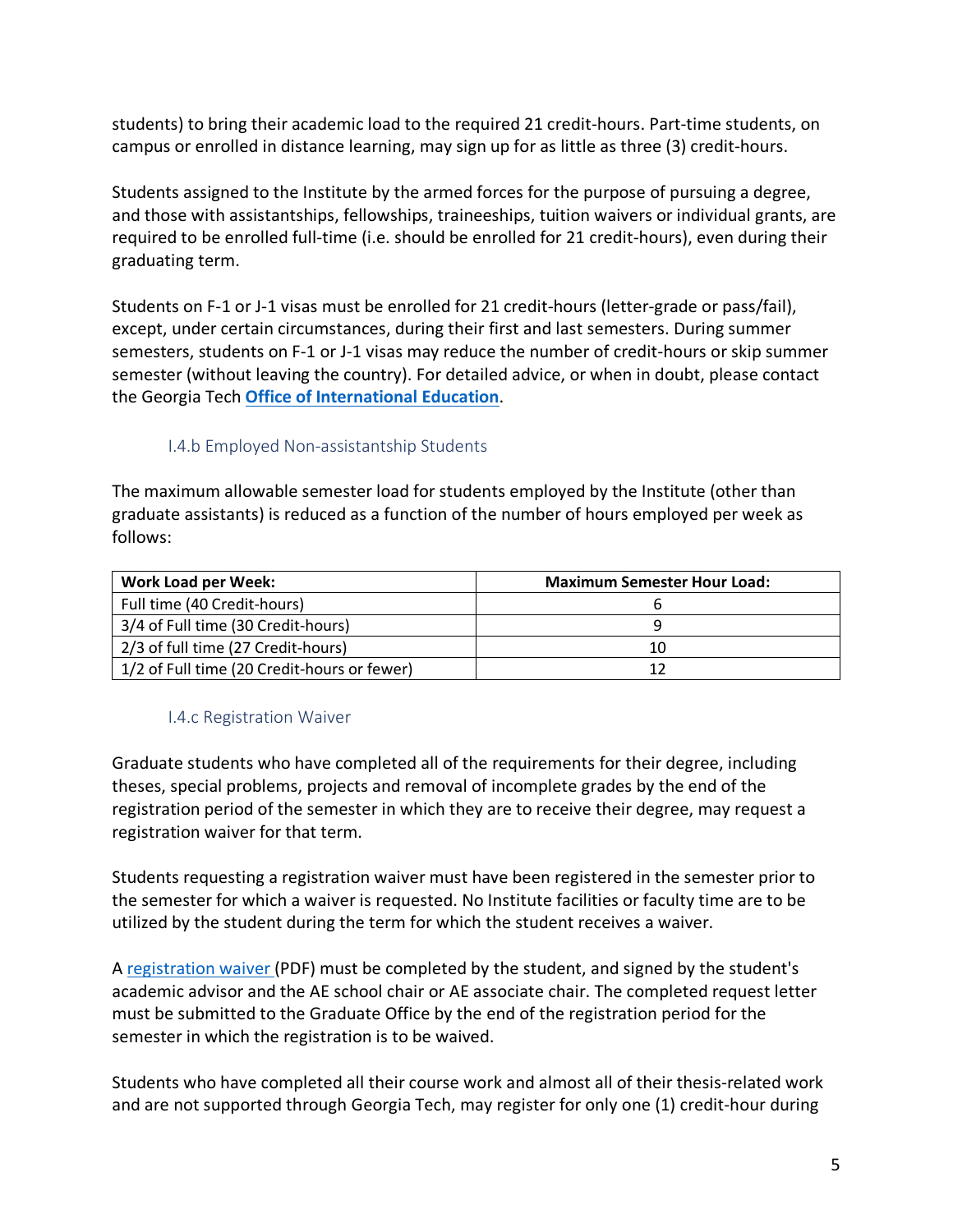this last semester. This exception to the three-hour minimum rule is granted only once for each student. **NOTE:** *International students must notify the Office of International Education before they register less than full-time.*

## I.4.d Dismissal Policy for Graduate Students

Graduate students at both the M.S. and Ph.D. levels are expected to carry out research as part of their graduate training. Each student must perform acceptably in his/her research work as evaluated by his/her faculty advisor. A student who does not perform satisfactorily in this area may lose his/her research supervision as well as any associated funding, at the discretion of the advisor. This applies even if the student's GPA meets or exceeds the minimum set by the Institute.

A student in danger of being dismissed by his/her advisor can expect to receive sufficient warning (at least 3 months) in the form of an "Unsatisfactory" as his/her research grade (AE 7000 or AE 9000). In addition, the student can expect to receive a letter or e-mail outlining the deficiencies and spelling out at what level he/she would have to perform in order to continue working with the advisor. Funding support will normally not be withdrawn in mid-term since this may cause the student to owe the Institute out-of-state tuition for that term.

A student who no longer has an advisor should ask the associate chair for Graduate Studies for help in finding new research supervision. A student who has lost his/her funding may also request at least partial funding from the associate chair, for example, as a grader, if such a position is available.

A graduate student who cannot find a new advisor after one full term must leave the School of Aerospace Engineering. The associate chair for Graduate Studies may extend this period for one additional term at his/her discretion, under extenuating circumstances, or if there is reason to believe that this will permit the student to find an advisor at Georgia Tech or at another Institution.

A graduate student who is dismissed by the Institute for academic or disciplinary reasons will not normally be readmitted.

## I.5 AE Website

The School home page is http://www.ae.gatech.edu . This site provides news, events, research, curriculum, academic advisement information, course outlines for courses, information about student groups and faculty, and other useful information. AE communications manager **Kathleen Moore** and the **AE Computer Support** staff maintain the website. Please direct to their attention any necessary corrections or revisions that you become aware of, as well as any broken links.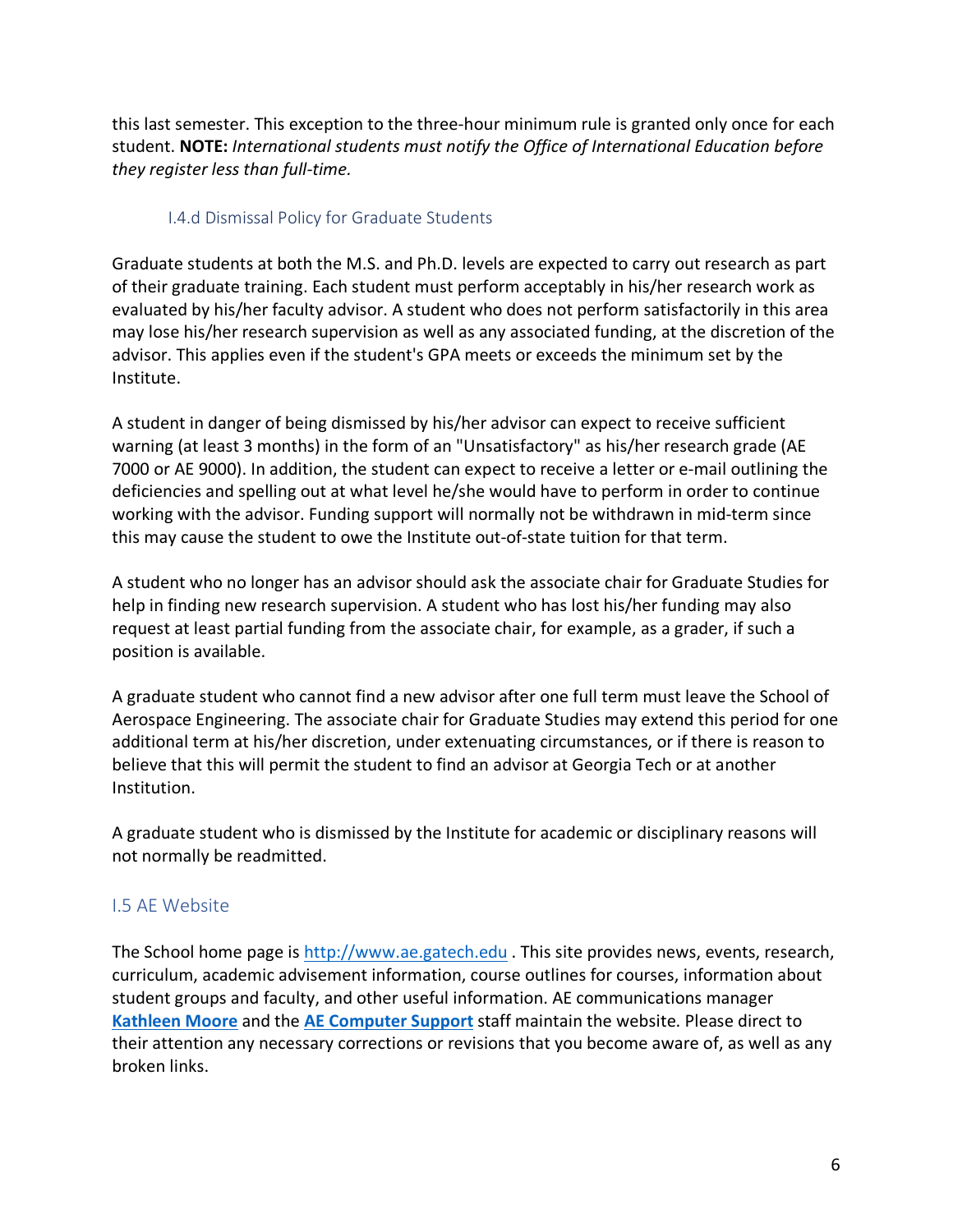## II. Master's Degree Requirements

## II.1 Academic Requirements

## II.1.a Program of Study

Each student enrolled in the Master of Science program will, in conference with the academic advisor, formulate a program of study which satisfies both the technical interests of the student and the degree requirements set forth herein and in the General Catalog. The student should review graduate course descriptions on the AE website.

**NOTE:** *Sample M.S. degree programs are presented at the end of this section to assist the student in designing a program of study*.

While each program of study can be tailored to the specific interests of the student, it must also satisfy certain minimum coursework requirements in order for the degree to be awarded by the School of Aerospace Engineering. The following table summarizes these requirements for the M.S. degree. (*See below for further discussion of these requirements*.)

| <b>M.S. Credit Hour Requirements</b>        | <b>M.S. without Thesis</b><br>(33 hrs total): | <b>M.S. with Thesis</b><br>(33 hrs total): |
|---------------------------------------------|-----------------------------------------------|--------------------------------------------|
| <b>AE Graduate Seminar</b>                  | AE8801*                                       | AE8801*                                    |
| <b>Formal Courses</b>                       | 30                                            | 24                                         |
| (not including: thesis, research or AE8900) |                                               |                                            |
| GT AE Class (minimum)                       | 12                                            | 9                                          |
| Math (minimum)                              | 6                                             | 6                                          |
| Non-technical** (maximum)                   | 6                                             | 3                                          |
| 6000 level or above (minimum)               | 21                                            | 15                                         |
| <b>Research Coursework</b>                  | 3                                             | 9                                          |
|                                             | (AE 8900)                                     | (AE 7000)                                  |

*\*AE8801 (1 credit hr. P/F) is required during the first year in residence in the graduate program at GT but does not count toward the 33 credit-hours needed for the degree. This requirement is waived for distance-learning students. \*\*Technical courses are defined as any courses in the College of Engineering, College of Science or College of Computing; all other courses are considered non-technical.*

After the program of study is agreed to by the student and advisor, the courses will be listed on the AE M.S. Program Summary form (PDF). This form will be retained with the student's other academic records in the AE Academic Office. Each semester, when the student confers with the advisor before registration, the advisor will update this form with the grades obtained and enter any modifications to the program of study.

The final approved program of study must be completed within a period of six consecutive calendar years. This must be turned in early in the semester prior to graduation as part of the graduation process. The graduation application instructions and specific deadlines are found on **AE website**.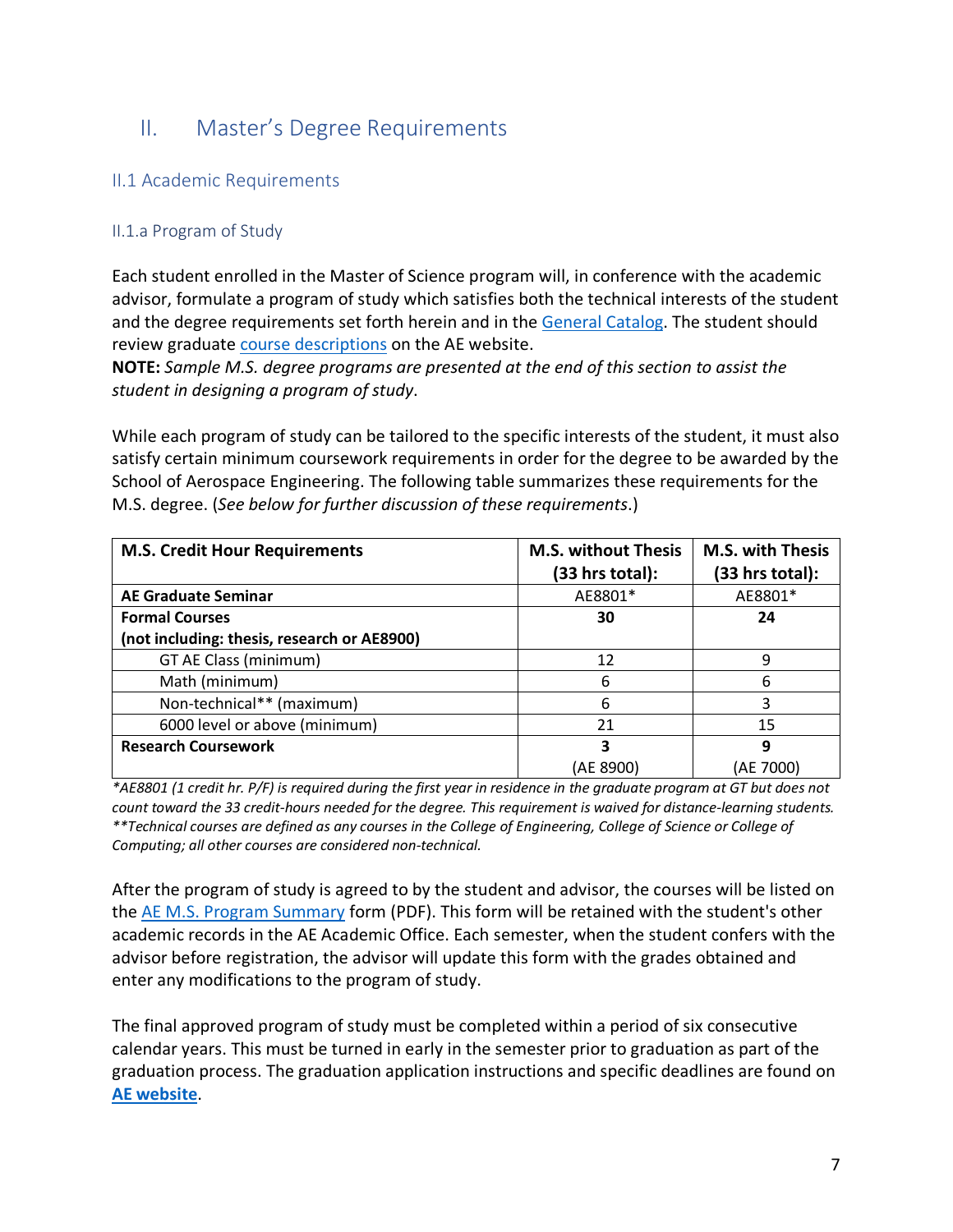#### II.1.b M.S. – Thesis Option

All students enrolled in the Master of Science program must decide sometime during the first semester whether or not a thesis will be submitted in partial fulfillment of the degree requirements. Those students who will be submitting a thesis must complete a minimum of 24 credit-hours of formal coursework at the 4000-level or above (with the exception of Math 3215), which do not include any Georgia Tech Bachelor of Science in AE required courses. Formal courses are non-research-based courses taken on a letter-grade basis. Of these 24 credit-hours of formal course work, at least nine (9) must be taken in the School of Aerospace Engineering. Of the remaining hours, no more than three (3) may be in a non-technical subject, as long as the course forms a reasonable part of the program of study. The 24 credit-hours of formal coursework must include at least 15 credit-hours at the 6000 level or above. **All of these minimum credit requirements for formal coursework must be taken on a letter-grade basis.**

During the first year in residence in the graduate program at Georgia Tech, each student must satisfactorily complete one semester of AE8801 AE Graduate Seminar. This requirement is waived for distance-learning students. This 1 credit-hour course is taken on a pass/fail basis and does not count toward the 33 credit-hour requirement for the M.S. degree. The AE Graduate Seminar introduces graduate students to world-class aerospace researchers and topics and introduces students to Institute resources that support the student's academic and research success.

In addition to the formal and seminar coursework described above, the student is also required to satisfactorily complete a minimum of nine (9) credit-hours of Master's Thesis (AE 7000) and submit an approved M.S. thesis to the Office of Graduate Studies and Research.

## II.1.c M.S. – Non-Thesis Option

Students who submit a thesis must satisfactorily complete a minimum of 33 credit-hours at the 4000-level or above (with the exception of Math 3215), which do not include any Georgia Tech Bachelor of Science in AE required courses . Thirty (30) of the 33 credit-hours must be formal coursework, where formal courses are non-research-based courses taken on a letter-grade basis. The remaining three (3) credit-hours must be AE8900 (Special Problems in AE). At least 12 credit-hours of formal coursework must be taken in the School of Aerospace Engineering. Of the remaining credit-hours only six (6) may be in a non-technical subject as long as these courses form a reasonable part of the program of studies. The 30 credit-hours of formal coursework must include at least 21 credit-hours at the 6000-level or above. **All of these minimum credit requirements must be taken on a letter-grade basis.**

During the first year in residence in the graduate program at Georgia Tech, each student must satisfactorily complete one semester of AE8801 AE Graduate Seminar. This requirement is waived for distance-learning students. This 1-credit hour course is taken on a pass/fail basis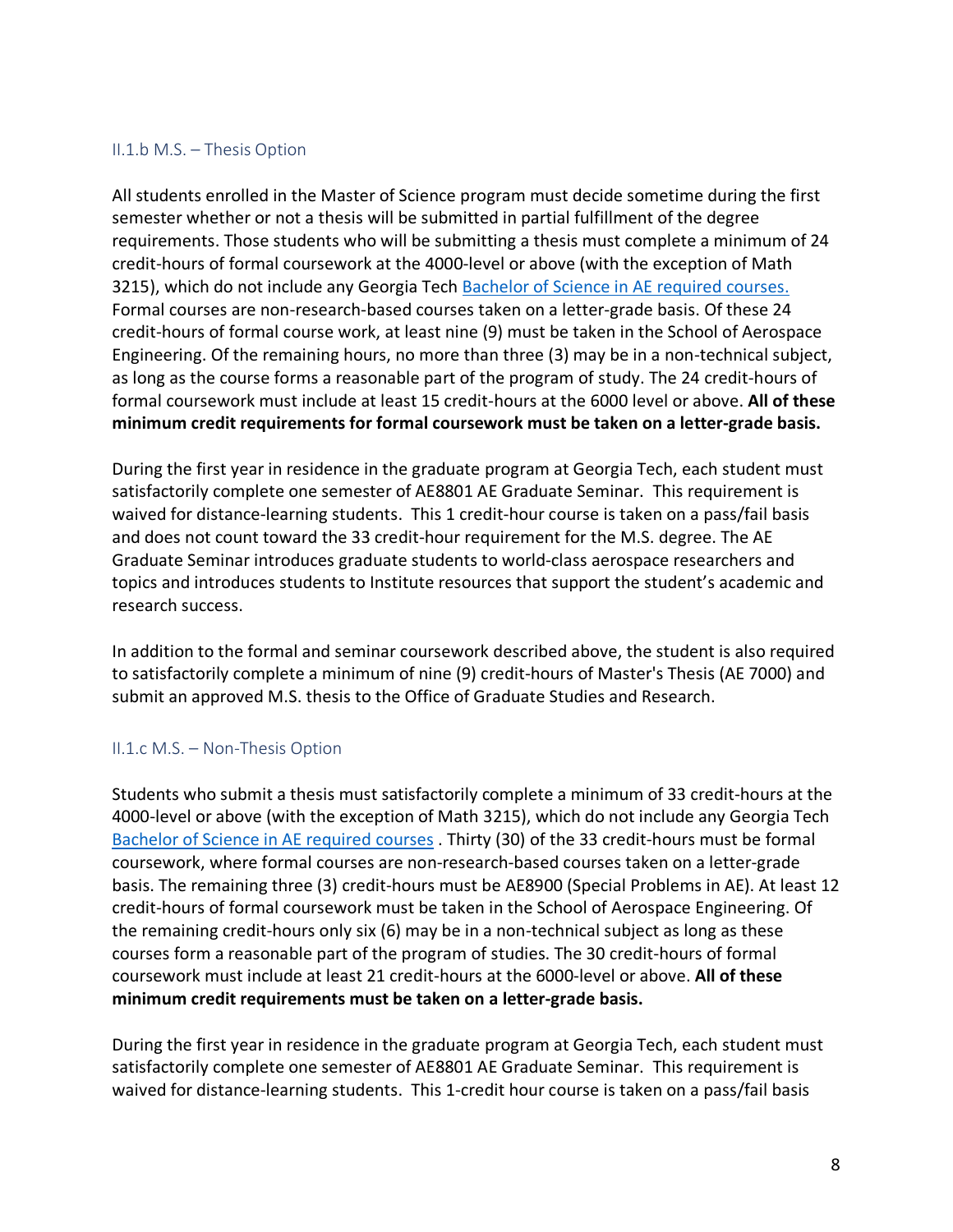and does not count toward the 33 credit hour requirement for the M.S. degree. The AE Graduate Seminar introduces graduate students to world-class aerospace researchers and topics and introduces students to Institute resources that support the student's academic and research success.

The M.S. Without Thesis option must also include 3 research hours (AE8900, Special Problems in Aerospace Engineering). This is designed to provide M.S. students selecting this option with an introduction to planning, carrying out, and documenting a research project. Additional hours of AE8900 may be taken but only three (3) credit-hours will be allowed in the 33 credit-hour requirement for the degree. In order to register for AE8900, you must complete an AE8900 Special ProbleM.S. Permit (PDF) and have it approved by your advisor before emailing it to **permits@ae.gatech.edu**. In order to receive credit for this course, you must submit a report to your advisor and this will be graded on a letter-grade basis. You must then submit a cover sheet showing the letter-grade along with a summary or abstract to the AE Academic Office.

## II.1.d Mathematics Requirement

Before receiving the Master of Science degree, the student must have satisfactorily completed at least six (6) semester-hours of mathematics beyond the mathematics requirement for the Bachelor of Science in Aerospace Engineering degree at Georgia Tech. These courses must be at the 4000 level or above (with the exception of Math 3215). These courses must either carry the 'Math' prefix or be selected from the list below:

- CS 7530 Randomized Algorithms
- ECE 6601 Random Processes (formerly ECE 6050)
- ISYE 6413 Design and Analysis of Experiments
- ISYE 6414 Regression Analysis
- ISYE 6416 Computational Statistics
- ISYE 6650 Probabilistic Models
- ISYE 6739 Basic Statistical Methods
- PHYS 6124 Mathematical Methods of Physics I
- PHYS 6125 Mathematical Methods of Physics II
- PHYS 6268 Nonlinear Dynamics and Chaos (not with Math 6307)
- PUBP 6114 Applied Policy Methods

The courses in the list above were selected because they primarily introduce mathematical methodology rather than use mathematical techniques to model physical phenomena. Other courses may be added to this list when approved by the AE Graduate Committee. Requests to add additional courses to the list should be submitted to the Committee before the student signs up for the class. Courses in applied math or numerical methods offered in individual disciplines will usually not be acceptable. For example, the course, ME 6758 Numerical Methods in Mechanical Engineering, is *not* approved (a request to approve was rejected by the AE Graduate Committee).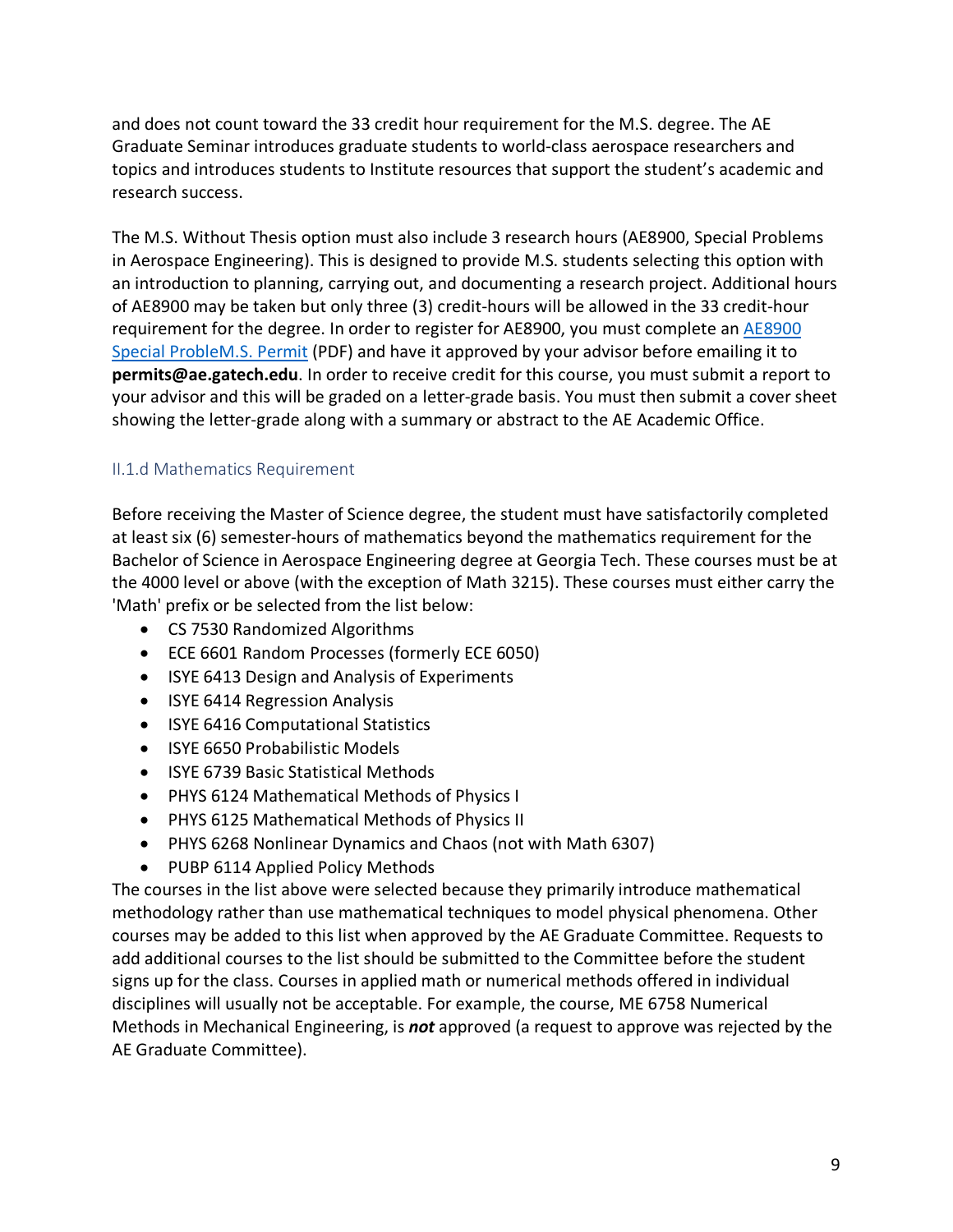If the additional mathematics courses were taken before entering the graduate program at Georgia Tech, and if those courses were not used to satisfy requirements for another degree, then the student may seek transfer credit for those courses. If transfer credit is not possible or not awarded, then the additional mathematics courses may not be included in the program of study. However, subject to recommendation by the advisor and approval by the AE associate chair for Graduate Programs, those courses may still be used to fulfill the (6) six-hour mathematics requirement. In this case, the final program of study must satisfy the appropriate degree requirements (minimum of 24 credit-hours or 30 credit-hours of formal course work), but there will be less than six (6) credit-hours of mathematics. **All mathematics courses counting towards the six-hour requirement must be completed on a letter-grade basis.**

#### II.1.e Academic Performance

All students enrolled in the Master of Science program in the School of Aerospace Engineering are required to maintain a grade point average of at least 2.7 in order to be in "good academic standing." This average will be computed for all course work that is eligible to be counted towards the degree. However, the registrar compiles the official GPA using all courses taken while a graduate student at Georgia Tech. M.S. students in AE must also meet the Institute requirement of a grade point average of at least 2.7 based on all courses taken while a graduate student at Georgia Tech in order to be in good academic standing.

A student may be admitted to the Master of Science program on "conditional graduate standing" because of marginal undergraduate grades or an undergraduate degree that does not provide sufficient prerequisite material. Such a student must satisfy certain academic requirements that will be established at the time of matriculation before he/she can transfer to full graduate standing. Students with low undergraduate grade point averages must complete at least 18 credits of graduate course work with a grade point average of at least 2.7 before being recommended for "full graduate standing." Students whose undergraduate background does not sufficiently prepare them for the Master of Science program in their discipline of choice must complete certain undergraduate course work as recommended by their academic advisor and approved by the AE Graduate Coordinator. This course work must be completed with a grade point average of at least 2.7 before the student is recommended for "full graduate standing." Eligible courses taken while on conditional standing carry over and count for credit toward the degree.

## II.1.e Transfer Credit

A student may receive up to six (6) credit-hours of transfer credit for graduate-level courses taken at an accredited institution in the United States or Canada and not used for credit toward another degree. To obtain transfer of credit, the student must confer with the academic advisor to ascertain that the courses to be transferred are a logical part of the student's program of study. If the courses are appropriate, the student must provide a current transcript that verifies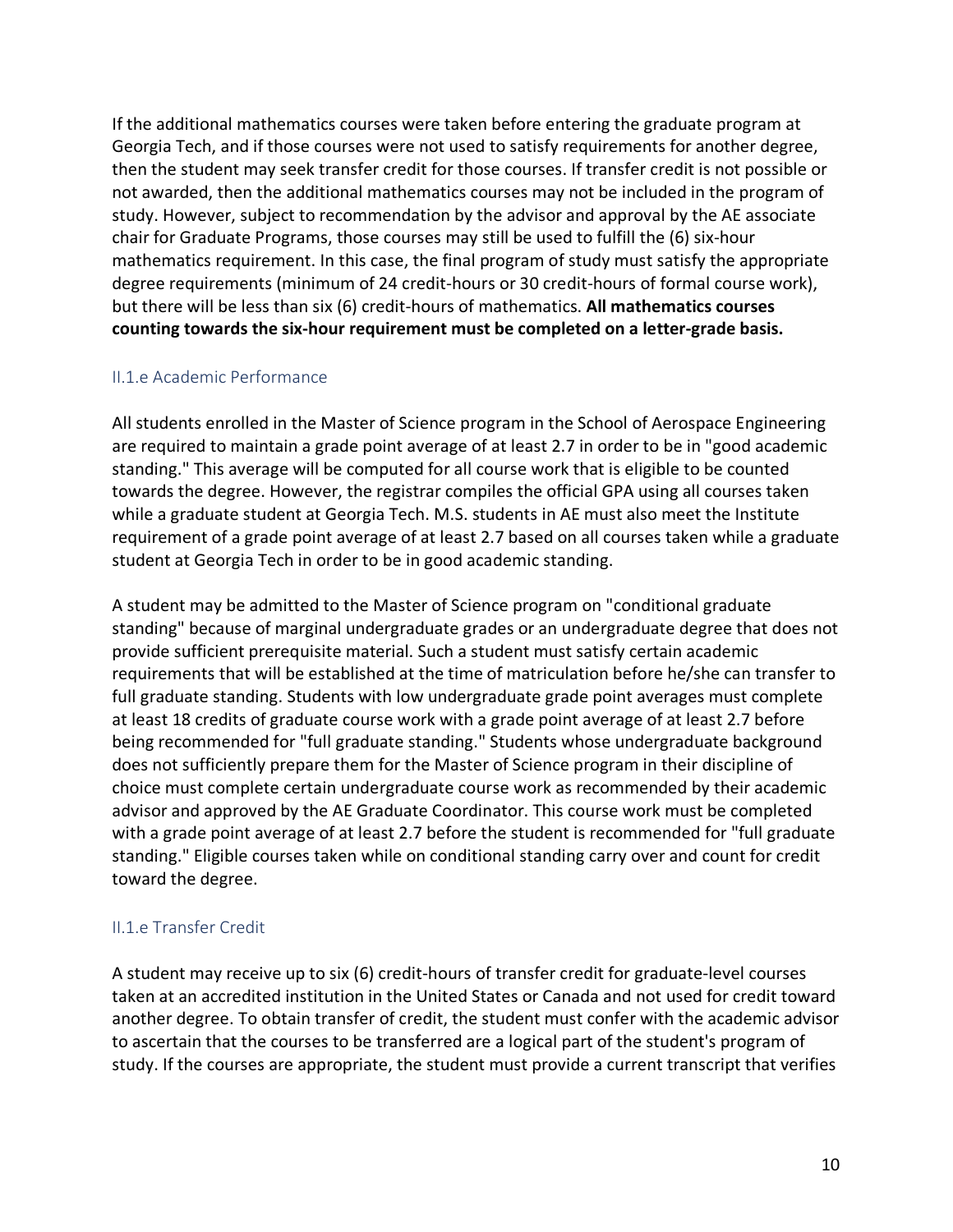completion of the credit, plus necessary descriptive materials including catalog descriptions and textbooks for evaluation of the credit.

A student may not receive transfer credit towards the M.S. degree from universities outside the United States and Canada. An international student can obtain credit for courses previously taken but not applied toward another degree by passing an appropriate examination. Such students should consult with their advisor in this regard. *See Section XIV in the Georgia Tech Catalog.*

## II.2 M.S. Thesis

Towards the end of the first semester following matriculation, all students who have elected to submit a thesis as part of their M.S. degree program will select their thesis topic. This decision will be made in conference with the assigned academic advisor. Definition of the thesis topic will include identification of the motivation for the investigation, a scheduling of the scope of work associated with the study, and a statement of the anticipated objectives. The purpose of the thesis is to further the educational development by requiring the student to plan, conduct and report on an organized and systematic study of importance.

## II.2.a Advisory Committee & Proposal

Shortly after the thesis topic has been identified, the student and advisor will select a thesis advisory committee. This committee will include the advisor as the committee chairperson and two others who are well qualified in the subject matter of the thesis. At least two of the committee must be members of the faculty of Georgia Tech's School of Aerospace Engineering. The task of the advisory committee is to advise and direct the student on the scope and execution of the investigation.

Shortly after the committee has been selected, the student must write a brief thesis proposal. This proposal, **which should not exceed 20 pages of text plus figures and tables**, should include the motivation behind the topic selection, the scope of work, preliminary results, and the specific objectives. After an editorial review by the advisor, the proposal will be distributed to the other committee members. The student must contact the AE Academic office, provide a filled-in Thesis Proposal Template form and ask the Academic Office to schedule and advertise the proposal. No less than two (2) weeks following distribution of the proposal, the student will make a presentation of the proposed study to the advisory committee as a whole. After the committee has approved the proposed effort and has signed the Request for Approval of Master's Thesis Topic form (PDF). This form and a copy of the thesis proposal will be submitted to the AE Academic Office for approval by the chair and forwarding to the Office of Graduate Studies and Research. The AE Academic Office should receive the form **at least six (6) months before graduation.**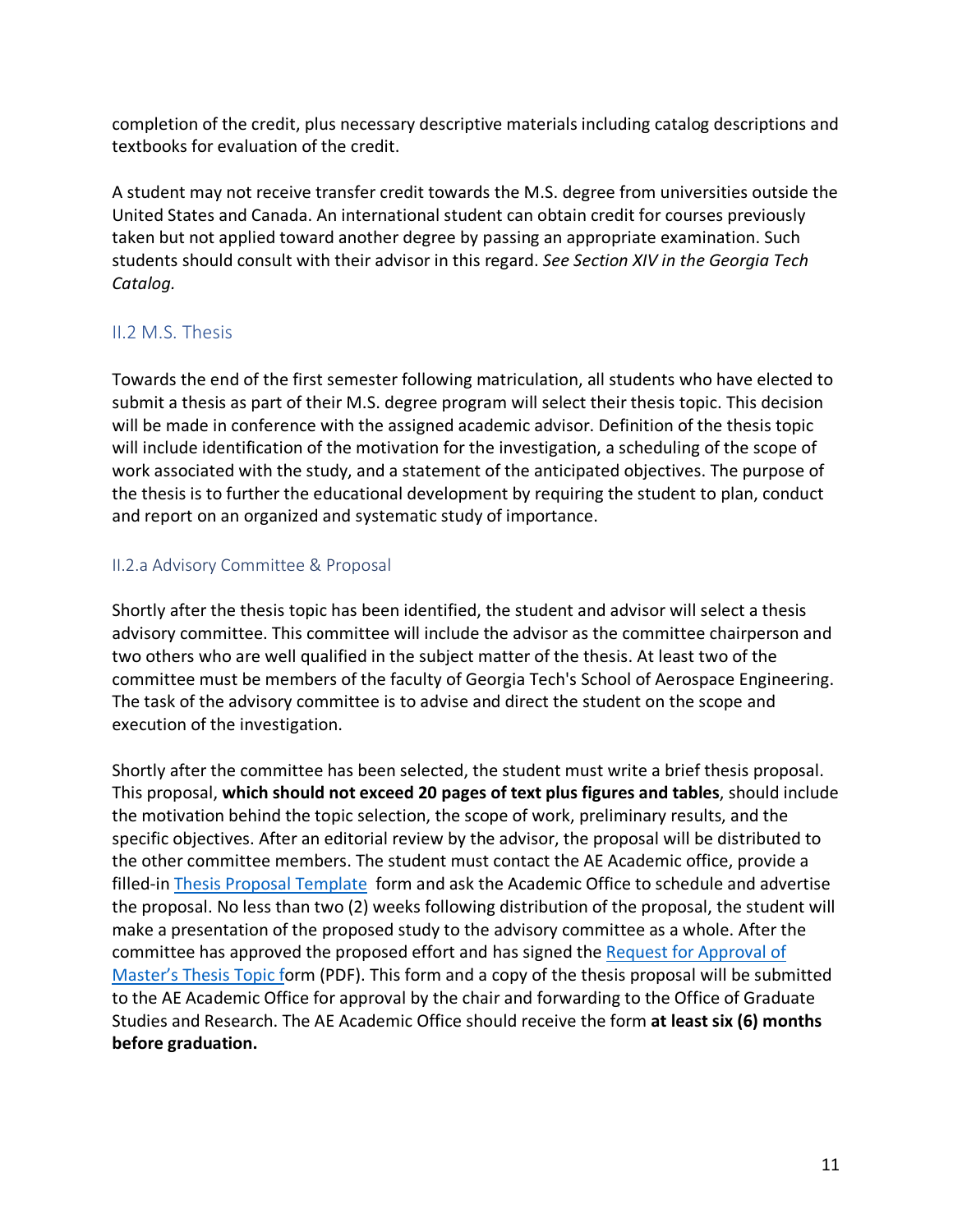#### II.2.b Final Examination

At the conclusion of the research effort the student will write the thesis by setting forth in a clear and articulate form the results and conclusions of the study. The "Manual for Graduate Theses," available from the Graduate Office, specifies the requirements for the thesis. After the advisor has completed an editorial review of the thesis, copies will be distributed to the remainder of the advisory committee. No less than two weeks after distribution of the thesis, the student, with the approval of the committee, will schedule the "Final Examination."

The student must contact the AE Academic office, provide a filled-in Thesis Defense Template form and ask the Academic Office to schedule and advertise the proposal. An announcement of the thesis defense will be distributed to all faculty and graduate students of the School of Aerospace Engineering via e-mail and will be posted by the AE Academic Office on the AE website at least one (1) week prior to the presentation. The announcement will include the title of the thesis and name of the author as well as the time and location of the presentation.

The final examination will consist of a formal presentation of the thesis results and conclusions to the advisory committee and others. Immediately following the presentation and discussion by the general audience, the student will be questioned by members of the committee and any interested members of the academic faculty. This meeting will be used by the committee to ascertain that the student is well versed in the topic of the thesis and to inform the student of any modifications to the thesis that they require to be made before it is submitted to the graduate office.

#### II.2.c Thesis Submittal

After the advisory committee has approved the thesis and signed the Certificate of Thesis Approval form (PDF), the **Certificate of Thesis Approval** must be turned in to the Office of Graduate Studies and Research. The Institute Theses and Dissertations webpage provides the deadlines and specific instructions for the required electronic submittal of the thesis. The graduate office also requires a publishable thesis abstract of up to 300 words, certified for accuracy by the thesis advisor. **NOTE:** *The deadline for submitting a thesis to the Graduate Office is well before the end of the semester in which the student plans to graduate.*

## II.3 M.S. Special Problem

#### II.3.a Registration

All students who will be completing a Special Problem in partial fulfillment of the M.S. degree requirements must register for three (3) credit-hours of Special Problems in Aerospace Engineering (AE 8900). These credits are normally taken during the final semester of the program of study. Before the student is permitted to register for AE 8900, the AE Academic Office must receive a statement signed by the academic advisor that briefly describes the topic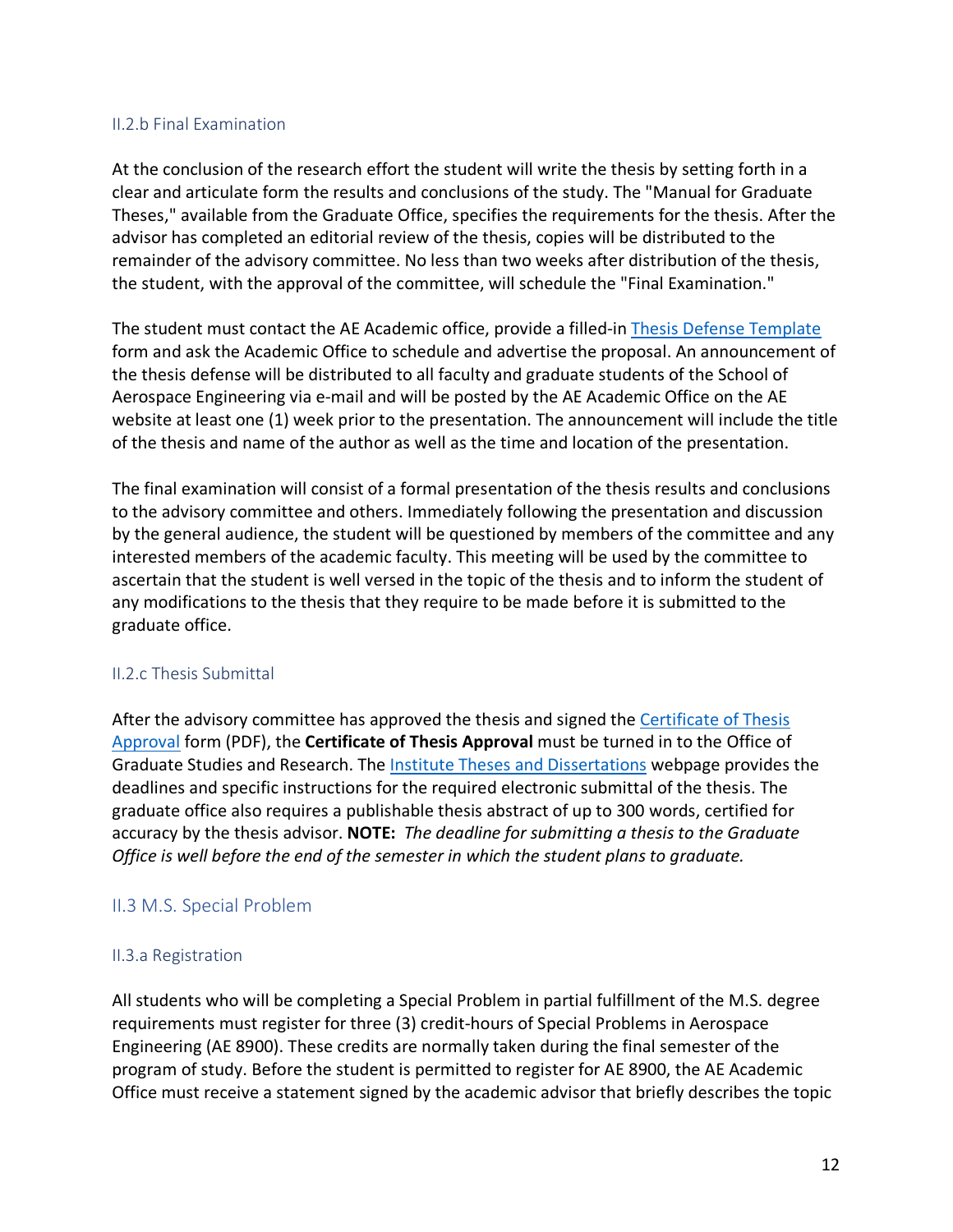of the investigation and the number of academic credits to be awarded for completion of this part of the project.

## II.3.b Report Submittal

At the conclusion of the Special Problem research effort, the student will write a Special Problem report that describes the task, the results and the conclusions formed on the basis of these results. The format and content of the report will be specified by the academic advisor. A copy of this report will be retained in the files of the advisor for potential future reference by other students and faculty. Before a grade for AE 8900 can be accepted by personnel in the AE Academic Office, they must receive one copy of the title page of the Special Problem report. These documents will be retained in the student's academic files. The title page must include the special problem title, names of the student and advisor, the date of completion, the grade received and a 100- to 300-word abstract briefly describing the effort, results and conclusions of the study.

## II.4 Sample M.S. Degree Programs

The M.S. Without Thesis programs of study presented below are samples that a student could follow if interested in the indicated technical specialty. Students on Graduate Research Assistantships are usually limited to three formal courses per term. **It is expected that each student, in consultation with the faculty advisor, will formulate an individually tailored program of study that is compatible with the student's research and career interests.**

It should be noted that students pursuing the M.S. with Thesis option can modify the programs of study listed below by 1) Not taking AE8900, 2) Replacing 9 credit-hours of the additional coursework shown with 9 credit-hours of AE7000.

| ACTOMYTIQITIICS QITQ TIQIQ IVICCITQITICS<br>16-month program<br><b>SUMMER</b><br><b>SPRING</b><br><b>FALL</b><br>FALL |  |  |  |  |              |                   |           |         |
|-----------------------------------------------------------------------------------------------------------------------|--|--|--|--|--------------|-------------------|-----------|---------|
|                                                                                                                       |  |  |  |  | AE 6009      | AE 6012           | AE 6050   | AE 8900 |
|                                                                                                                       |  |  |  |  | AE 6030/6765 | AE 6020/6503/6766 | MATH XXXX | AE 6060 |

AE 6070 AE 6042/6052 MATH XXXX

#### **Aerodynamics and Fluid Mechanics**

## **Aeroelasticity and Structural Dynamics**

| 16-month program |               |                 |                 |  |
|------------------|---------------|-----------------|-----------------|--|
| <b>FALL</b>      | <b>SPRING</b> | <b>SUMMER</b>   | <b>FALL</b>     |  |
| AE 6030          | AE 6111       | <b>ELECTIVE</b> | MATH XXXX       |  |
| AE 6230          | AE 6107       | MATH XXXX       | AE 8900         |  |
| AE6770           | AE 6200       |                 | <b>ELECTIVE</b> |  |

**Flight Mechanics and Controls** *16-month program*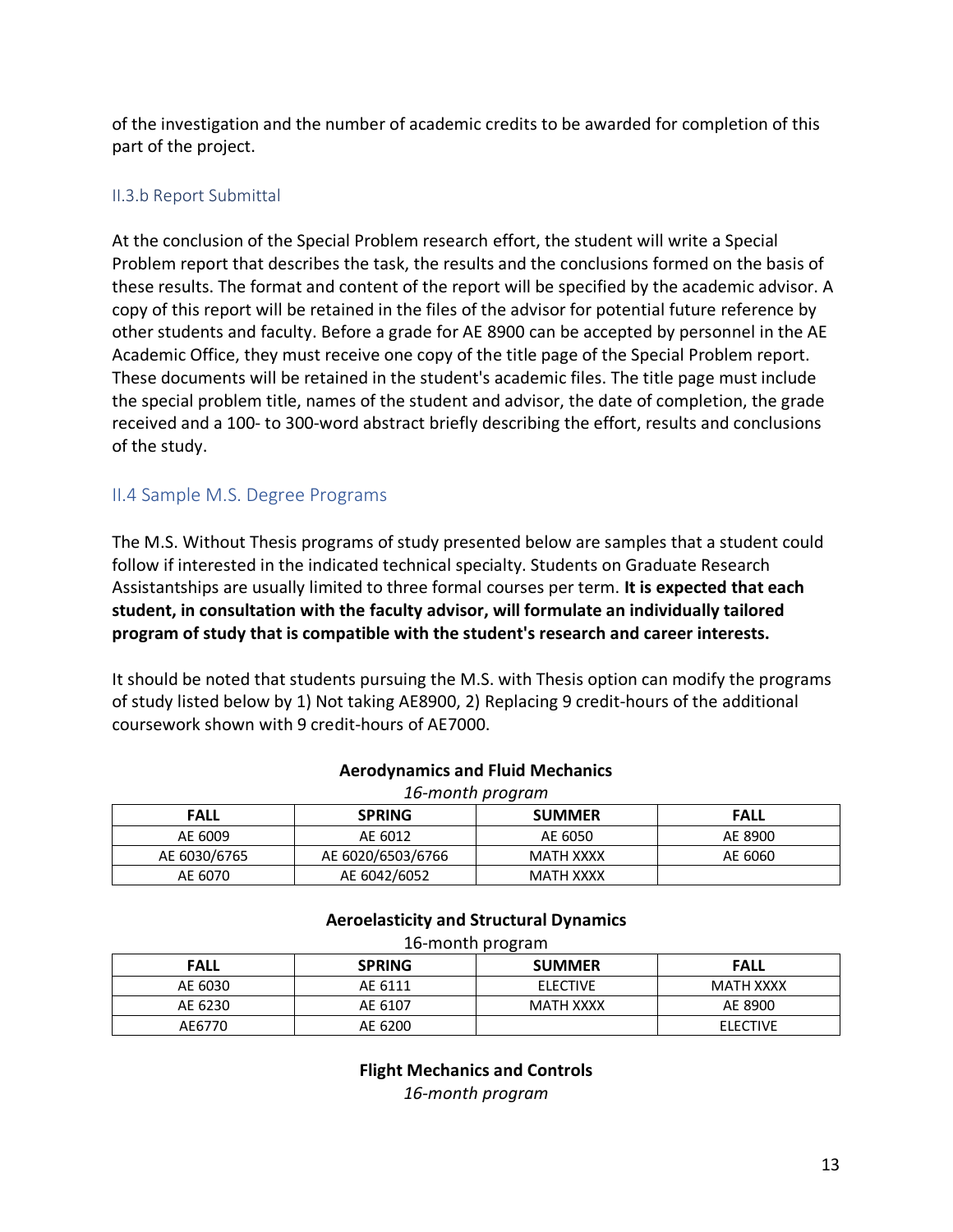| <b>FALL</b>  | <b>SPRING</b>       | <b>SUMMER</b>       | <b>FALL</b>  |
|--------------|---------------------|---------------------|--------------|
| AE 6511/6580 | AE 6531             | ELECTIVE            | AE 6210/6520 |
| AE 6550      | ELECTIVE/ MATH XXXX | ELECTIVE/ MATH XXXX | AE 6511/6580 |
| AE 6210/6520 | MATH XXXX           |                     | AE 8900      |

#### **Propulsion and Combustion**

#### *16-month program*

| <b>FALL</b> | <b>SPRING</b>     | <b>SUMMER</b> | <b>FALL</b>            |
|-------------|-------------------|---------------|------------------------|
| AE 6765     | AE6766            | AE 6050       | MATH XXXX              |
| AE 6009     | AE 6011           | AE 6060       | AE 6761/6080/6041/6450 |
| MATH XXXX   | AE 6760/6440/8603 |               | AE 8900                |

#### **Structural Mechanics and Materials**

*16-month program*

| <b>FALL</b> | <b>SPRING</b> | <b>SUMMER</b>    | <b>FALL</b> |
|-------------|---------------|------------------|-------------|
| AE 6769     | AE 6100       | AE 6104          | MATH XXXX   |
| AE 6770     | AE 6200       | <b>MATH XXXX</b> | AE 8900     |
| AE 6230     | AE 6107       | AE 6101          | AE 7792     |

#### **SysteM.S. Design and Optimization**

#### *16-month program-SSDL*

| <b>FALL</b> | <b>SPRING</b> | 3RD TERM* | $4TH$ TERM*         |
|-------------|---------------|-----------|---------------------|
| AE 6373     | AE 6374       | AE 6450   | AE 8900             |
| AE 6353     | AE 6322       | MATH XXXX | AE 6354 OR 8803 BRA |
| AE 6765     | AE 6766       | MATH XXXX |                     |

#### *16-month program-ASDL*

| <b>FALL</b> | <b>SPRING</b> | $3^{\text{\tiny RD}}$ TERM* | $4^{\text{TH}}$ TERM* |
|-------------|---------------|-----------------------------|-----------------------|
| AE 6373     | AE 6374       | MATH XXXX                   | AE 8900               |
| AE 6341     | AE 6342       | QUALS 3                     |                       |
| AE 6372     | QUALS 3       |                             |                       |

\**Design students often intern during the summer term; therefore 3rd term may be fall semester the second year.*

*\*\*Electives may be design or discipline electives. Electives can be used to support subsequent Ph.D. qualifying exams.*

*\*\*\*Design Seminar is a 1 hour Pass/Fail course required of all design students, but P/F hours do not count toward academic degree requirements.*

## III. Doctor of Philosophy Degree Requirements

#### III.1 Academic Requirements

The academic requirements specify formulation of a Program of Study for each student that must meet the Course Credit Requirements and the Mathematics Requirement. Transfer credits from prior coursework may also be used. When pursuing the Program of Study, the student must meet an academic performance requirement.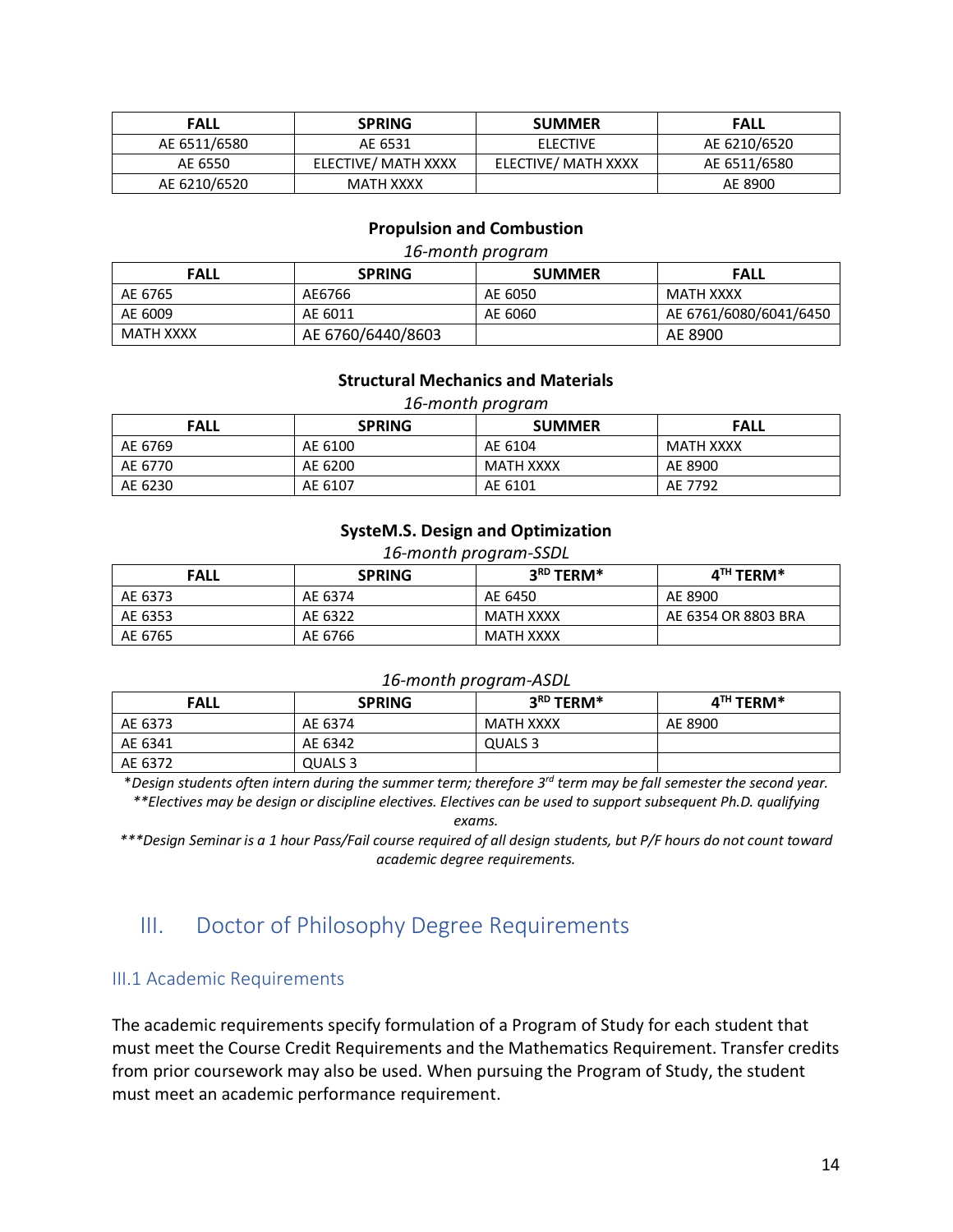#### III.1.a Program of Study

Each student enrolled in the Doctor of Philosophy (Ph.D.) program will, in conference with his/her academic advisor, formulate a program of study that satisfies both the technical interests of the student and the degree requirements set forth herein and in the General Catalog. No sample Ph.D. degree programs are presented in this section. Students entering with a Bachelor's Degree in Aerospace Engineering will generally follow the sample program of the M.S. degree during their first year. Beyond that point, programs of study should be tailored to the individual need of the students using courses offered by the School of Aerospace Engineering and related courses offered by other schools at Georgia Tech.

While each program of study can be tailored to the specific interests of the student, it must also satisfy certain minimum coursework requirements set by the School of Aerospace Engineering. The following table summarizes these requirements for the Ph.D. degree. (*See below for further discussion of these requirements.)*

| <b>Ph.D. Credit Hour Requirements</b>                      | Hrs. after Bachelor's Degree |
|------------------------------------------------------------|------------------------------|
| <b>AE Graduate Seminar</b>                                 | AE 8801*                     |
| Formal Courses (not including: thesis, research or AE8900) | 42 hrs total                 |
| GT AE Classes (minimum)                                    | 18                           |
| Math (minimum)                                             | 9                            |
| Non-technical** (maximum)                                  | 6                            |
| Hours at 6000 or above (minimum)                           | 36                           |

*\*AE8801 (1 credit hr. P/F) is required during the first graduate year in residence at GT but does not count toward the 42 credit-hours needed for the degree.*

*\*\*Technical courses are any courses in the College of Engineering, College of Science or College of Computing; all other courses are considered non-technical.*

After the program of study is agreed to by the student and advisor, the courses will be listed on the AE Ph.D. Program Summary form (PDF). This form will be retained with the student's other academic records in the AE Academic Office. Each semester, when the student confers with the advisor before registration, the advisor will update this form with the grades obtained and enter any modifications to the program of study.

#### III.1.b Course Credit Requirements

All students enrolled in the Doctor of Philosophy program must satisfactorily complete a minimum of 42 credit-hours of formal course work beyond the bachelor's degree. These courses must be at the 4000-level or above, which do not include any Georgia Tech Bachelor of Science in AE required courses .

Formal courses are non-research-based courses taken on a letter-grade basis. Of these 42 credit-hours, at least 18 must be taken in the School of Aerospace Engineering. Of the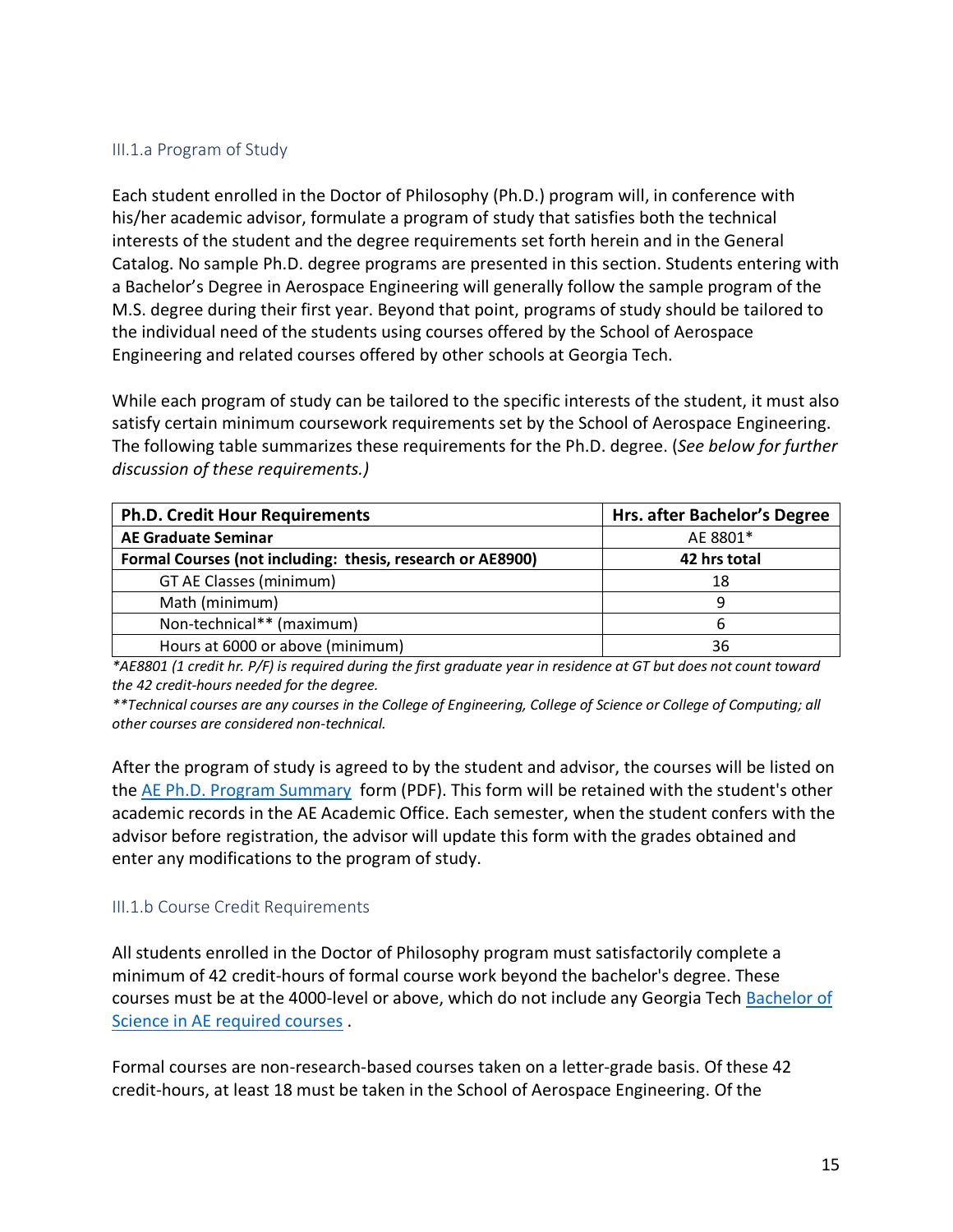remaining hours, no more than nine (9) may be in non-technical areas and only if these courses form a reasonable part of the program of studies. These 42 credit-hours must include at least 36 credit-hours at the 6000 level or above. **Special Problem course credits and research course credits may not be included in the above minimum credit requirements.** AE 8900 credits may not be counted toward the Ph.D. course requirements. **All of these minimum credit requirements must be taken on a letter-grade basis.**

During the first year in residence in the graduate program at Georgia Tech, each student must satisfactorily complete one semester of AE8801 AE Graduate Seminar. This one (1) credit-hour course is taken on a pass/fail basis and does not count toward the 42 credit hour requirement for the Ph.D. degree. The AE Graduate Seminar introduces graduate students to world-class aerospace researchers and topics and introduces students to Institute resources that support the student's academic and research success.

## III.1.c Mathematics Requirement

For the Doctor of Philosophy degree, the student must have satisfactorily completed at least 9 semester-hours of mathematics beyond the mathematics requirement for the Bachelor of Science in Aerospace Engineering degree at Georgia Tech. These courses must be at the 4000 level or above. **Math 3215 does not count toward the Ph.D. requirement of 9 credit-hours of mathematics and does not count toward the Ph.D. requirement of 42 credit hour total.** These mathematics courses must either carry the 'Math' prefix or be selected from the list below:

- CS 7530 Randomized Algorithms
- ECE 6601 Random Processes (formerly ECE 6050)
- ISYE 6413 Design and Analysis of Experiments
- ISYE 6414 Regression Analysis
- ISYE 6416 Computational Statistics
- ISYE 6650 Probabilistic Models
- ISYE 6739 Basic Statistical Methods
- PHYS 6124 Mathematical Methods of Physics I
- PHYS 6125 Mathematical Methods of Physics II
- PHYS 6268 Nonlinear Dynamics and Chaos (not with Math 6307)
- PUBP 6114 Applied Policy Methods

The courses in the list above were selected because they primarily introduce mathematical methodology rather than use mathematical techniques to model physical phenomena. Other courses may be added to this list when approved by the AE Graduate Committee. Requests to add additional courses to the list should be submitted to the Committee before the student signs up for the class. Courses in applied math or numerical methods offered in individual disciplines will usually not be acceptable. For example, the course, ME 6758 Numerical Methods in Mechanical Engineering, IS NOT approved (a request to approve was rejected by the AE Graduate Committee).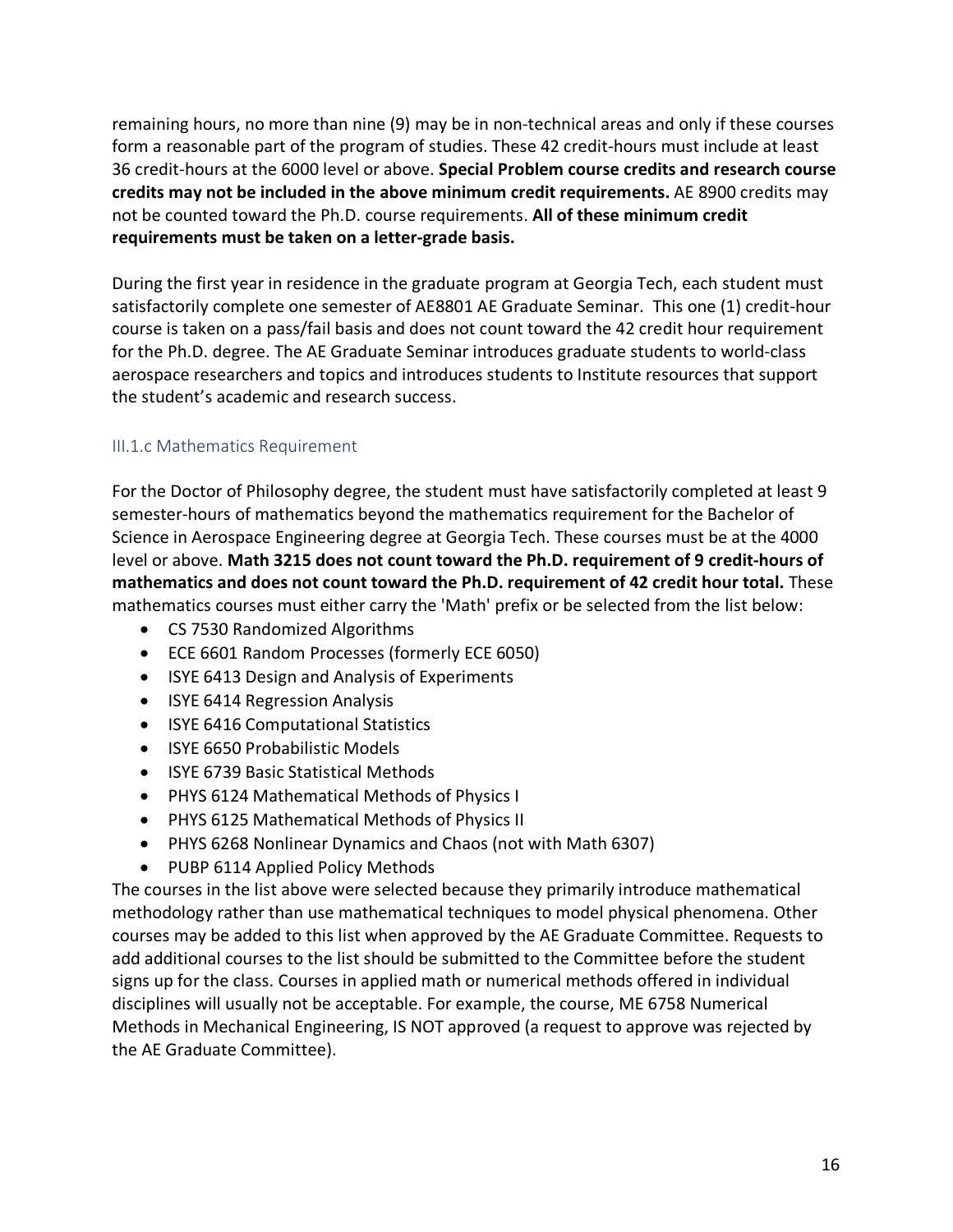If the additional mathematics courses were taken before entering the graduate program at Georgia Tech, and if those courses were not used to satisfy requirements for another degree, then the student may seek transfer credit for those courses. If transfer credit is not possible or not awarded, then the additional mathematics courses may not be included in the program of study. However, subject to recommendation by the advisor and approval by the AE Associate Chair for Graduate Programs, those courses may still be used to fulfill the nine-hour mathematics requirement. In this case, the final program of study must satisfy the appropriate degree requirements (minimum of 42 credit-hours of formal course work), but there will be less than nine (9) credit-hours of mathematics. **All mathematics courses counting towards the nine-hour requirement must be completed on a letter-grade basis.**

#### III.1.d Academic Performance

All students enrolled in the Doctor of Philosophy program in the School of Aerospace Engineering are required to maintain a grade point average of at least 3.25 in order to be in good academic standing. This average will be computed for all course work eligible towards the Ph.D. degree and taken at Georgia Tech. However, the registrar compiles the official GPA using all courses taken while a graduate student at Georgia Tech. Ph.D. students in AE must also meet the Institute requirement of a grade point average of at least 3.0 based on all courses taken while a graduate student at Georgia Tech in order to be in good academic standing.

In addition to the overall grade point average of 3.25, the student must maintain at least a 2.8 grade point average in all mathematics courses taken as a graduate student at Georgia Tech.

The student must satisfy the above grade point average requirements in order to take the Ph D. qualifying exam, be admitted to the candidacy, present a thesis proposal or graduate.

## III.1.d Transfer Credit

A student may receive up to thirty (30) semester-hours of AE transfer credit for graduate-level courses taken at an accredited institution anywhere in the world and not used for credit toward an undergraduate degree. To obtain this transfer of credit, the student must confer with the academic advisor to ascertain that the courses to be transferred are a logical part of the student's program of study. If the courses are appropriate, the student must provide a current transcript that verifies completion of the credit, plus necessary descriptive materials including catalog descriptions and textbooks for evaluation of the credit. AE transfer credit in mathematics must be approved by the School of Mathematics. A record of the courses accepted for AE transfer credit will be made on the "AE Graduate Student Transfer Credit" form that may be obtained from the AE Academic Office. This record will be retained in the AE Academic Office with the remainder of the student's academic files. This transfer credit will *not* appear on the student's transcript.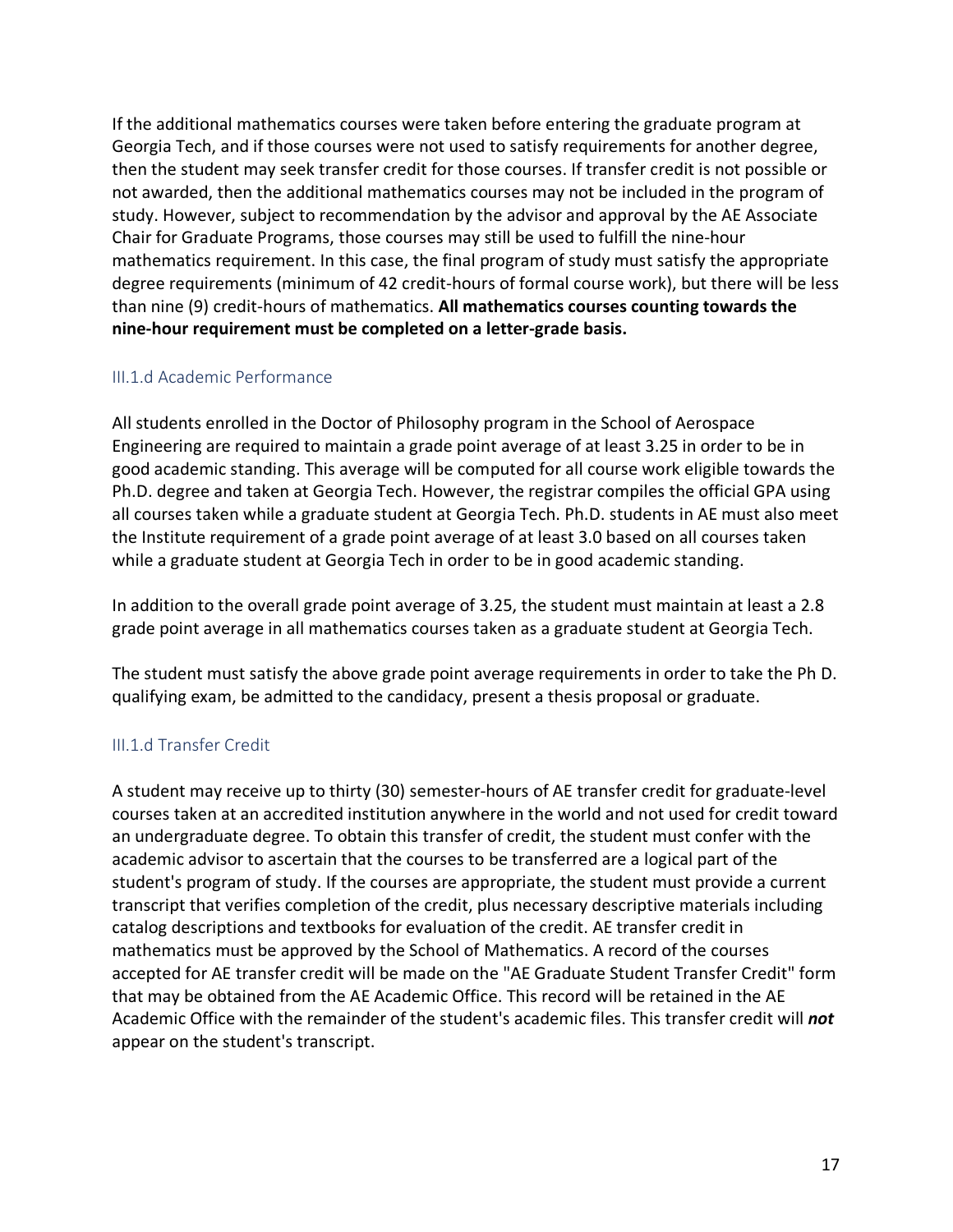## III.2 Qualifying Examination

To be accepted as a candidate for the Ph.D. degree, a student must take and successfully complete the Aerospace Engineering Ph.D. qualifying examination. The exam is typically offered by the AE faculty two times each year and must be formally scheduled by the student. An indepth overview of the Ph.D. qualifying exams may be found on the **AE website**.

#### III.2.a Scheduling the Examination

The Ph.D. qualifying examination is offered twice a year, usually in the second week of the Fall and Spring semesters. Approximately three months before the date on which the student wishes to take the qualifying examination, the advisor must recommend to the AE Graduate Committee that the student be permitted to continue in the Ph.D. program and, thus, to register for the exam. To do this, the student must submit a Ph.D. Qualifying Exam Request form (which can be obtained from the AE Academic Office) and have it approved by his/her advisor and the AE Graduate Committee. Students are generally expected to take this examination during their second year of full-time graduate study. In order for a graduate student to be permitted to take the Ph.D. Qualifying examination, the student must have taken a minimum of 12 credit-hours of coursework at Georgia Tech. In addition, the student must have at least a 3.25 grade point average in coursework taken at Georgia Tech, which will count toward the 42 credit-hour Ph.D. requirement. If a student retakes a class, only the most recent grade will be used to compute this GPA for AE Ph.D. qualifying exam eligibility.

## III.2.b Administering the Examination

As described in the overview of the Ph.D. qualifying exams, the student, in consultation with his/her advisor, will select two qualifying examination areas (PDF). It should be noted that the general scope of each examination will be based on the enumerated **primary** courses plus all associated **prerequisite** and **background** material at the graduate and undergraduate level. Every Ph.D. student will take an oral examination in each of the selected areas. Each examination will be administered by three faculty members.

All degree requirements must be completed within five years from the end of the semester in which the student passes the Ph.D. qualifying examination.

## III.2.c Reexaminations

If a student fails the qualifying examination (i.e. fails one or both examination areas), a reexamination will be automatically permitted. This reexamination must be taken the next time the examination is offered. The reexamination will be given in the same two areas as the first examination. However, if student obtained unanimous passing grades in one of the areas during the first attempt, that student does not need to be reexamined in that area. Such a student's reexamination will occur only in the area in which he/she did not get unanimous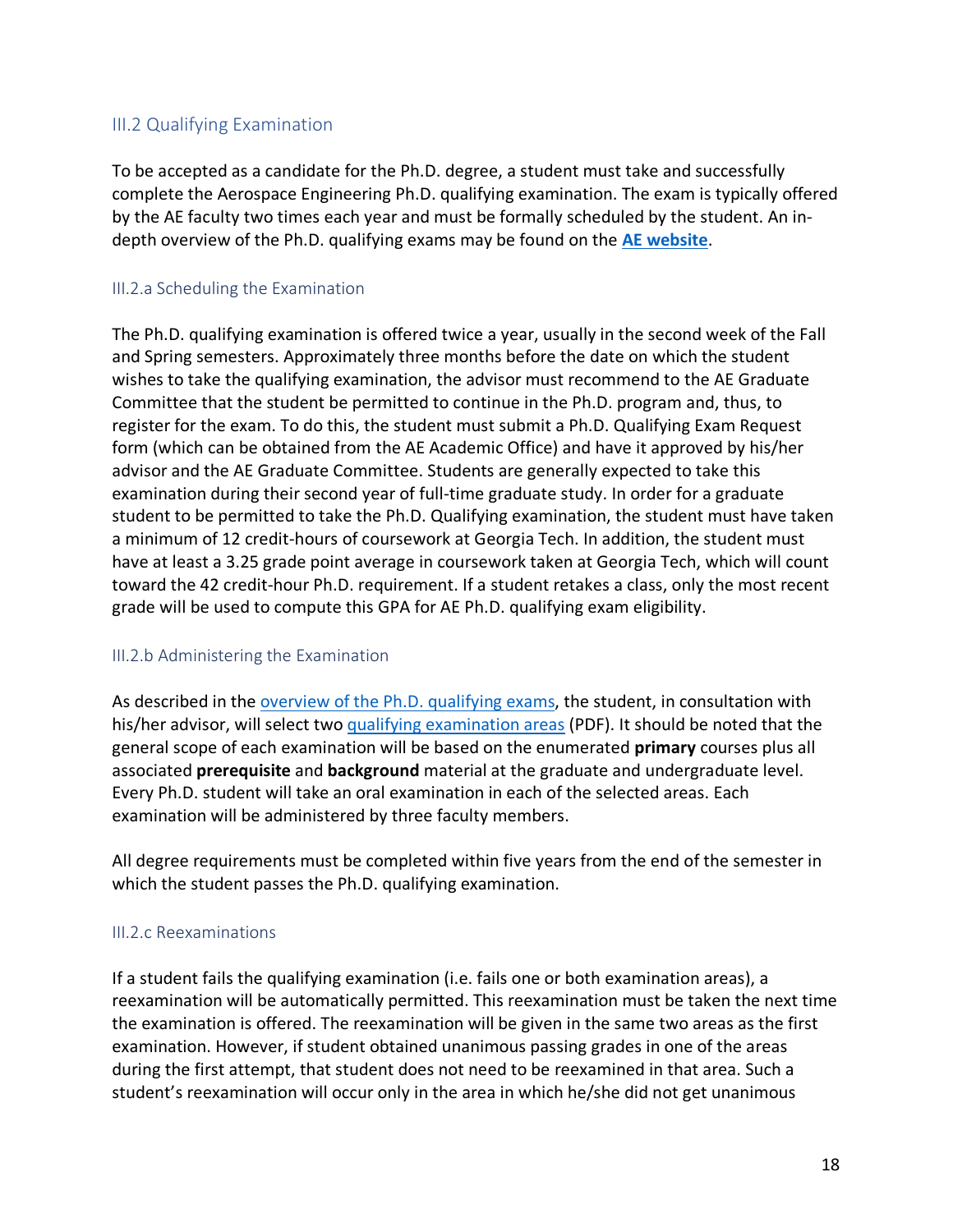passing grades. A second failure of the examination will result in dismissal from the AE Ph.D. program.

## III.3 Ph.D. Dissertation

Each Ph.D. candidate must carry out original research and describe it in a dissertation. This requires determination of a research topic, selection of a dissertation advisory committee, preparation of a research proposal (oral presentation followed by comprehensive examination), completion of the research and preparation of the dissertation, and lastly, oral presentation followed by final examination (i.e., thesis defense).

All students enrolled in the Ph.D. degree program will determine their topic of research, which will lead to their dissertation, as early as possible. This decision will be made in conference with their academic advisors. The research effort should represent an original and significant contribution in the major field of study. Definition of the research topic will include identification of the motivation for the investigation, a scheduling of the scope of work associated with the study, and a statement of the anticipated objectives. One purpose of the dissertation is to further the educational development by requiring the student to plan, conduct and report on an organized and systematic program of research in the major field of study; the other is to advance fundamental knowledge in the field of aerospace engineering.

## III.3.a Advisory Committee & Proposal

Shortly after the Ph.D. Qualifying examination has been passed and the research topic has been defined, and no later than one year after passing the qualifier, the student and advisor will select a dissertation "Advisory Committee." This committee will include the advisor as the committee chairperson and two others who are well qualified in the subject matter of the research. At least two members of the committee must be members of the School of Aerospace Engineering Faculty and hold an earned Ph.D. degree. The task of the Advisory Committee is to advise and direct the student on the scope and execution of the research, and the student and the advisor should generate a course of study, including courses and topics for self-study, that will benefit the student's preparation for the thesis research.

The student must write a brief technical report that describes the proposed research effort. This **Research Proposal** should include the motivation behind the topic selection, a brief account of work conducted by others on the topic, the scope of work to be completed, preliminary results, and the specific objectives of the study. The length of this proposal document is typically limited to about 20 pages of text (single-spaced, font 10-point or larger, 1 inch margin), plus tables and figures, and is not to exceed 25 pages, excluding citations. After an editorial review by the advisor, the proposal will be distributed to the other committee members.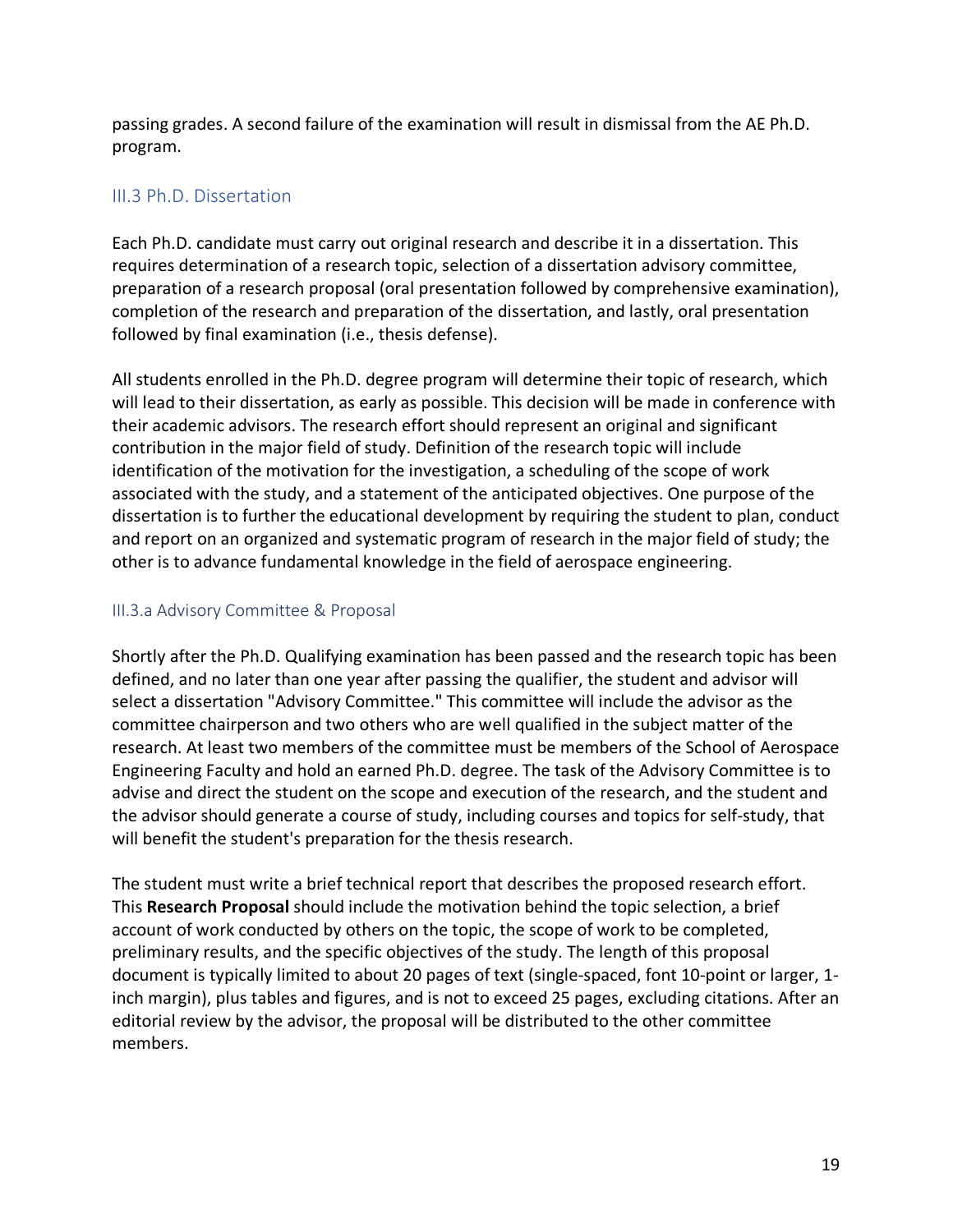No less than two weeks following distribution of the proposal, the student will make a presentation of the proposed research effort to the Advisory Committee as a whole, after which the committee will question the student on the proposed research as well as his/her depth in specific technical areas surrounding the research topic as defined in their approved course of study. The total time block should be approximately two (2) credit-hours, divided into two parts. The first part is the presentation by the student followed by public questioning and is limited to approximately 40 minutes. The second part is devoted to comprehensive questioning of the student on the proposed research by the Advisory Committee.

Possible outcomes of this comprehensive examination are: Pass, Retake (two retakes are allowed), or Fail. Three passes are required for an overall pass of the exam. Three fails are required for an overall fail of the exam.

**This presentation should be made no later than one year after the student has passed the Ph.D. Qualifying examination.** Approval to schedule the presentation is given by the AE Graduate Committee in response to a written request from the advisor. At least two weeks prior to the presentation, the student must contact the AE Academic office, provide a filled-in Thesis Proposal Template form and ask the Academic Office to schedule and advertise the proposal.

After the Advisory Committee has approved the proposed effort, has verified that the student is technically qualified to conduct the effort, and has signed the Request for Admission to Ph.D. Candidacy form. This form, and a copy of the research proposal, will be submitted to the AE Academic Office for approval by the chair and forwarded to the Office of Graduate Studies and Research.

## III.3.b Final Examination

At the conclusion of the research effort the student will write the dissertation by setting forth in a clear and articulate form the results and conclusions of the investigation. The Institute's Theses and Dissertation format must be followed.

After the academic advisor has completed an editorial review of the dissertation and have found it to be satisfactory, copies will be distributed to the Thesis Advisory Committee and two others who are well qualified in the subject matter of the research and hold an earned Ph.D. degree. This group of five will constitute the "Final Doctoral Examination Committee." This committee must include at least one but no more than two members from outside the general faculty of School of Aerospace Engineering. Any member of this committee who is not part of the general faculty of the Institute, must be approved by the AE Graduate Committee and the Institute.

No less than three weeks before the proposed examination date, the student and advisor will submit a Request to Schedule the Ph.D. Defense form, which can be obtained in the AE Academic Office. This form will list the proposed members of the Final Doctoral Examination